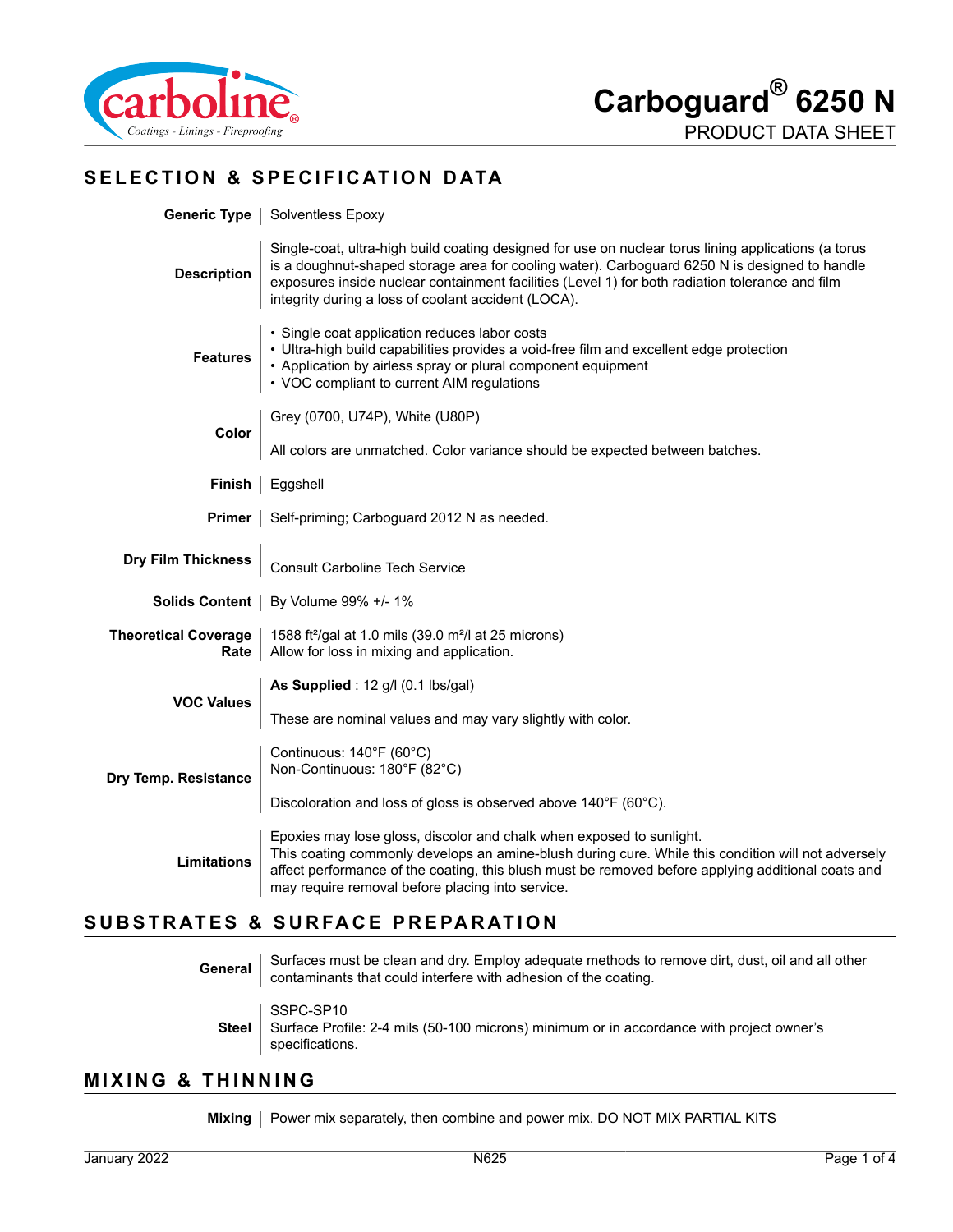# **Carboguard® 6250 N**

PRODUCT DATA SHEET





**Thinning** | Do not thin.

**Ratio** | 4:1 ratio (Part A to Part B)

**Pot Life** Approximately 45 minutes at 75°F (24°C). Pot life ends when material begins to thicken and starts **Protential** to heat up. Pot life times will be less at higher temperatures.

# **APPLICATION EQUIPMENT GUIDELINES**

Listed below are general equipment guidelines for the application of this product. Job site conditions may require modifications to these guidelines to achieve the desired results.

| <b>Spray Application</b><br>(General)  | Recommended for application by single or plural component airless spray. This is a high solids<br>coating and may require adjustments in spray techniques. Wet film thickness is easily and<br>quickly achieved. The following spray equipment has been found suitable and is available from<br>manufacturers.                                                                                                                                                                                                                                                                                                                                                                                                             |
|----------------------------------------|----------------------------------------------------------------------------------------------------------------------------------------------------------------------------------------------------------------------------------------------------------------------------------------------------------------------------------------------------------------------------------------------------------------------------------------------------------------------------------------------------------------------------------------------------------------------------------------------------------------------------------------------------------------------------------------------------------------------------|
| Conventional Spray                     | Not recommended.                                                                                                                                                                                                                                                                                                                                                                                                                                                                                                                                                                                                                                                                                                           |
| <b>Airless Spray</b>                   | Pump Ratio: 45:1 (min.)*<br>GPM Output: 3.0 (min.)<br>Material Hose: 1/2" I.D. (min.)<br>Tip Size: 0.035-0.042"<br>Output PSI: 2700-3000<br>Filter Size: 60 mesh<br>*PTFE packings are recommended and available from the pump manufacturer.<br>Contact Carboline Technical Service for plural component equipment recommendations.                                                                                                                                                                                                                                                                                                                                                                                        |
| <b>Plural Spray</b>                    | Use a fixed ratio (4:1 by volume) plural component spray rig such as: Graco King Hydro-Cat (or<br>equal) with heated hoppers, heated hoses to a mixer manifold through a static mixer to a 50 ft. whip<br>hose followed by a silver gun (Binks 1M or equal) utilizing self-cleaning reverse "a" tips from 0.019<br>to 0.035 inches. Use of an air assisted spray gun is acceptable.<br>The "A" side should be within 90-120°F (32-49°C) and the "B" side within 90-100°F (32-38°C). This<br>will ensure proper spraying of the product. Take care to prevent the mixed material from setting up<br>in your hoses. For best results, keep hoses as short as possible, and purge them immediately if<br>work is interrupted. |
| <b>Brush &amp; Roller</b><br>(General) | Not recommended except when stripe coating or touch up.                                                                                                                                                                                                                                                                                                                                                                                                                                                                                                                                                                                                                                                                    |

# **APPLICATION CONDITIONS**

| Condition | <b>Material</b>                  | Surface                          | <b>Ambient</b>                   | <b>Humidity</b> |
|-----------|----------------------------------|----------------------------------|----------------------------------|-----------------|
| Minimum   | $50^{\circ}$ F (10 $^{\circ}$ C) | $50^{\circ}$ F (10 $^{\circ}$ C) | $50^{\circ}$ F (10 $^{\circ}$ C) | 0%              |
| Maximum   | $90^{\circ}$ F (32 $^{\circ}$ C) | 125°F (52°C)                     | 110°F (43°C).                    | 90%             |
| )ptimum   | 75°F (24°C)                      | 75°F (24°C)                      | 75°F (24°C)                      | 50%             |

This product simply requires the substrate temperature to be above the dew point. Condensation due to substrate temperatures below the dew point can cause flash rusting on prepared steel and interfere with proper adhesion to the substrate. Special application techniques may be required above or below normal application conditions. Best results are obtained when ambient and surface temperatures are decreasing or constant.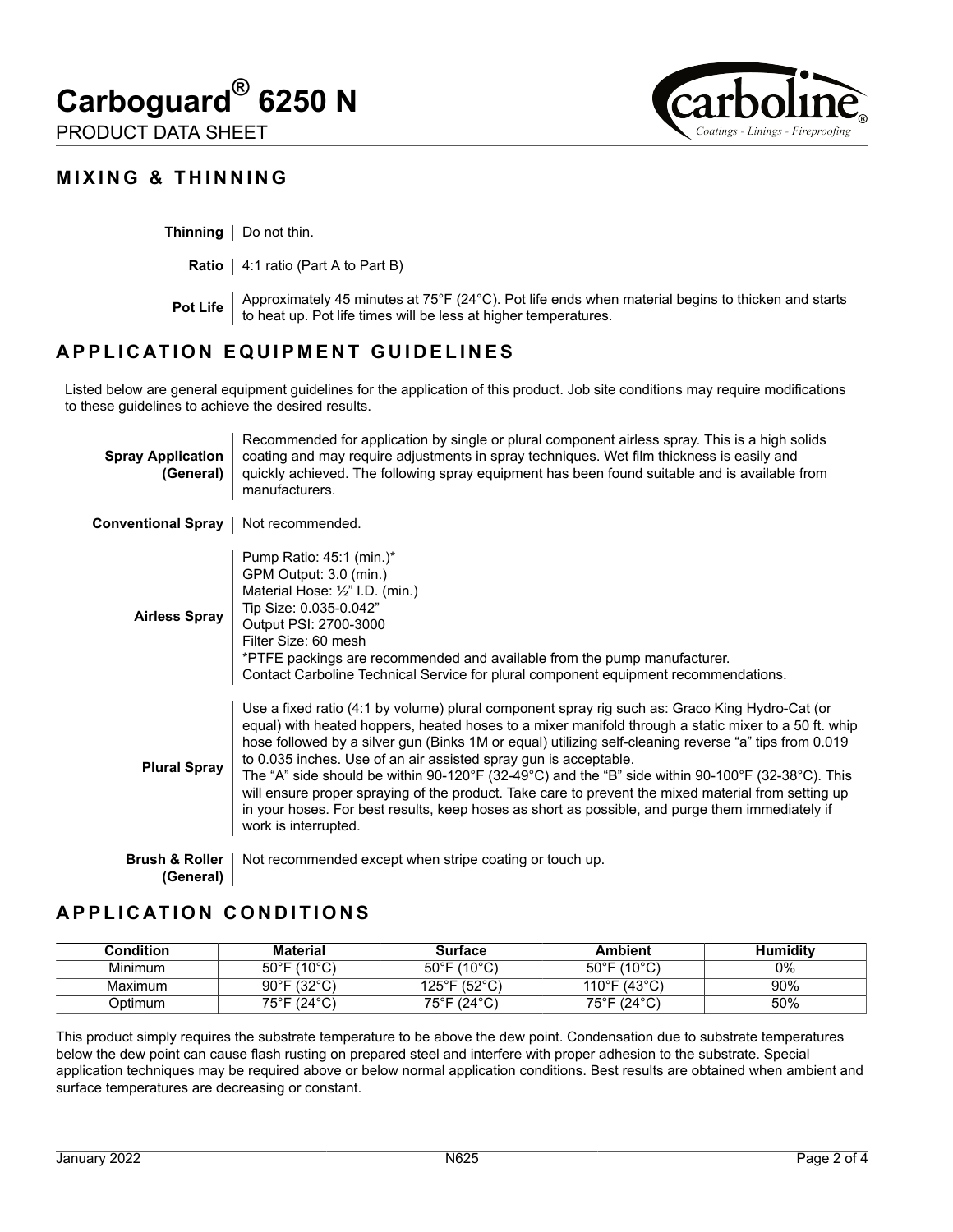

# **CURING SCHEDULE**

| Surface Temp.                    | <b>Minimum Recoat Time</b> | <b>Maximum Recoat Time</b> |
|----------------------------------|----------------------------|----------------------------|
| $50^{\circ}$ F (10 $^{\circ}$ C) | 30 Hours                   | 7 Davs                     |
| $60^{\circ}$ F (16 $^{\circ}$ C) | 24 Hours                   | 4 Davs                     |
| 75°F (24°C)                      | 12 Hours                   | 2 Days                     |
| $90^{\circ}$ F (32 $^{\circ}$ C) | 4 Hours                    | 1 Dav                      |

These times are based on 18 mils (450 microns) or higher dry film thickness at 50% RH. Condensation on the surface or humidity above 25% during application and curing will result in a surface haze or blush. Any haze or blush must be removed by water washing before recoating. During high humidity conditions, it is recommended that the application be done while temperatures are increasing. If the maximum recoat time is exceeded, the surface must be washed with detergent and water, then abraded by adequate methods to produce a subsequent anchor profile for an additional coat.

#### **For Immersion service please contact Carboline Technical Service Department for specific curing requirements.**

## **CLEANUP & SAFETY**

| Cleanup            | Use Thinner #2 or Acetone. In case of spillage, absorb and dispose of in accordance with local<br>applicable regulations                                                                                                                                                                                                                                                                                                                                                                                                                                                                                                                  |
|--------------------|-------------------------------------------------------------------------------------------------------------------------------------------------------------------------------------------------------------------------------------------------------------------------------------------------------------------------------------------------------------------------------------------------------------------------------------------------------------------------------------------------------------------------------------------------------------------------------------------------------------------------------------------|
| <b>Safety</b>      | Read and follow all caution statements on this product data sheet and on the SDS for this product.<br>Employ normal workman-like safety precautions.                                                                                                                                                                                                                                                                                                                                                                                                                                                                                      |
| <b>Ventilation</b> | While this is a solventless epoxy, it is common practice when used as a tank lining or in enclosed<br>areas to circulate the air during and after application until the coating is cured. Minimal protection<br>is needed when proper ventilation is achieved. The ventilation system should be capable of<br>preventing any solvent vapor concentration from reaching the lower explosion limit for any solvents<br>that may be present. User should test and monitor exposure levels to insure all personnel are below<br>guidelines. If not sure or if not able to monitor levels, use MSHA/NIOSH approved supplied air<br>respirator. |
| Caution            | This product may contain flammable solvents if thinned. Keep away from sparks and open flames.<br>All electrical equipment and installations should be made and grounded in accordance with the<br>National Electric Code. In areas where explosion hazards exist, workmen should be required to use<br>non-ferrous tools and wear conductive and non-sparking shoes.                                                                                                                                                                                                                                                                     |

# **PACKAGING, HANDLING & STORAGE**

| <b>Shelf Life</b>                                   | Part A: 6 months to 24 months<br>Part B: 24 months<br>The film build (per coat) will decrease with age of the part A as follows but the cure mechanism and<br>performance is not affected<br>3 months or less: Over 60 mils (1524 microns) is typical<br>3-6 months: 30-50 mils (762-1270 microns) is typical<br>6 months or older: Can be less than 30 mils (762 microns)<br>Follow intercoat preparation requirements when applying multiple coats |
|-----------------------------------------------------|------------------------------------------------------------------------------------------------------------------------------------------------------------------------------------------------------------------------------------------------------------------------------------------------------------------------------------------------------------------------------------------------------------------------------------------------------|
| <b>Storage Temperature &amp;</b><br><b>Humidity</b> | 40-110°F (4-43°C)<br>For 24-48 hours prior to use narrow the storage temperature to 70-85°F (21-29°C) to facilitate ease<br>of mixing                                                                                                                                                                                                                                                                                                                |
| <b>Storage</b>                                      | Store indoors.                                                                                                                                                                                                                                                                                                                                                                                                                                       |